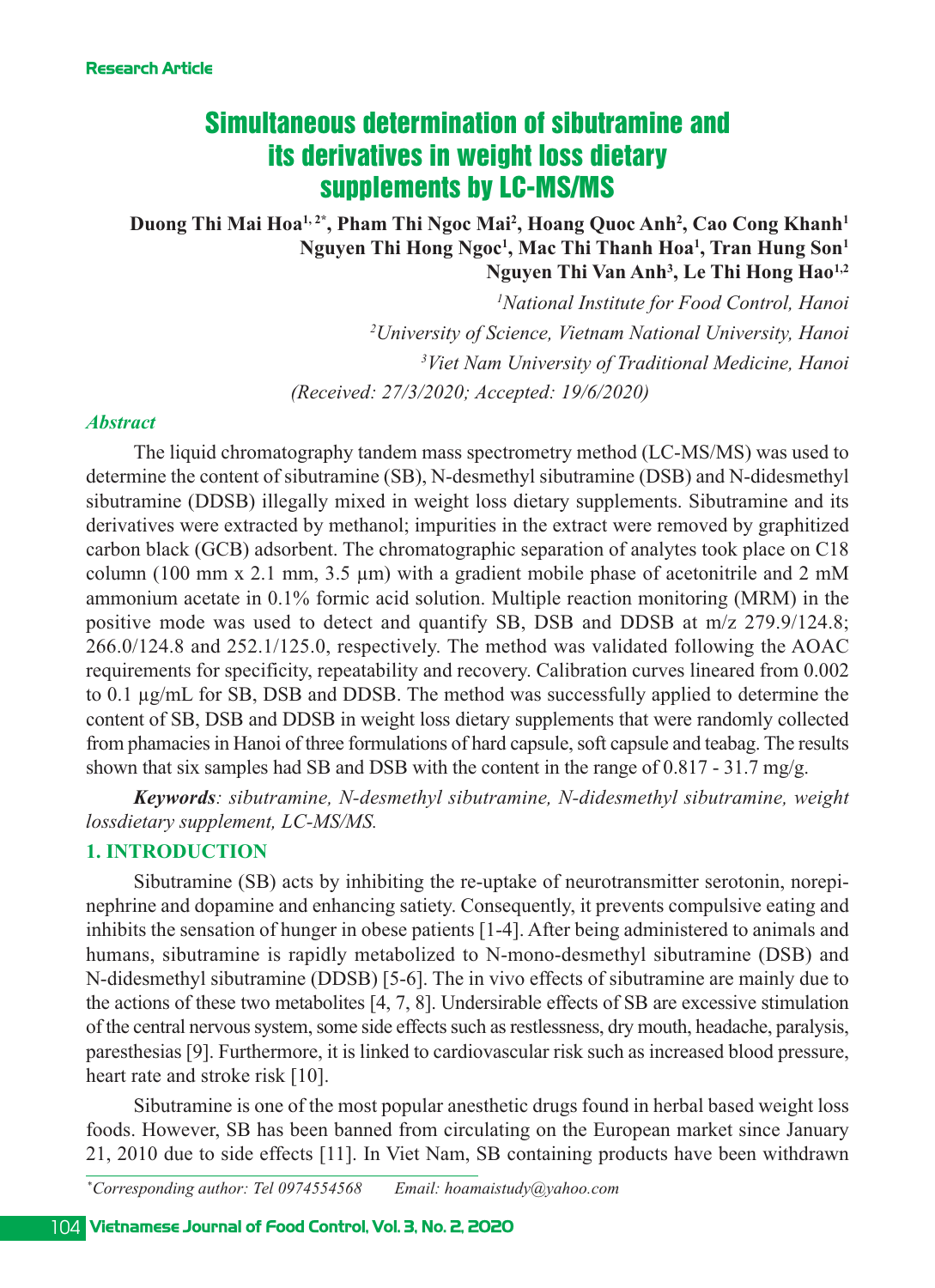## *Duong Thi Mai Hoa, Pham Thi Ngoc Mai, Hoang Quoc Anh... Le Thi Hong Hao*

from circulation registration numbers since April 2011. Dietary supplements for weight control should be safe without causing any danger to health. However, illegal dealers add some drugs such as sibutramine's analogs including N-desmethyl sibutramine and N-didesmethyl sibutramine into the dietary supplements to enhance the weight-reducing effect of the products. The presence of SB and its derivatives in dietary supplements for weight control caused serious health problems for consumers [5].

Recently, there have been a number of analytical methods to determine the illegally mixed drugs in herbal supplements such as infrared spectrometry (IR), raman spectroscopy, high performance liquid chromatography (HPLC) diode array detection (DAD) [12], etc. Sabina Strano and his colleagues developed the method to detect the metabolites of sibutramine in urine by GC-MS [13], all SB' metabolites were clearly detectable in a range of concentrations between 10 and 50 ng/mL, satisfying the minimum required performance limits of the world Anti - Doping Agency [14]. Sibutramine and its two metabolites and one analogue in an herbal product for weight loss were detected by liquid chromatography triple quadrupole mass spectrometry and time of flight mass spectrometry by Zou P and his colleagues [15]. It is important for health authorities and health professionals to detect and identify synthetic drugs and their analogues in slimming products [15]. Venkata developed a method to quantify sibutramine and its two metabolites in human plasma by LC-ESI-MS/MS, the method was applied in a bioequivalence and pharmacokinetic study [4].

In Vietnam, the HPLC method to determine the content of sibutramine in dietary supplement for weight control was validated [16]. However, there has not been any studies on the simultaneous determination of the content of SB and its derivatives yet. Therefore, the goal of this research was to develop a method to simultaneously determine the content of SB and its derivatives. LC-MS/MS was chosen as an analytical method, the method after being validated will be applied to control the SB, DSB and DDSB illegally mixed in weight loss dietary supplement.

## **2. MATERIALS AND METHODS**

#### **2.1. Materials**

The common formulation of weight loss dietary supplements are hard capsules, soft capsules and teabags, which were randomly collected from pharmacies in Hanoi.

### **2.2. Standards and Reagents**

Sibutramine hydrochloride, N-desmethyl sibutramine and N-didesmethyl sibutramine were purchased from Sigma Aldrich (purities  $\geq$  99%). HPLC grade methanol (MeOH), acetonitrile (ACN), ethanol (EtOH), acetone, formic acid, hydroxide ammonium ( $NH<sub>4</sub>OH$ ) were obtained from Merck (Germany). Ammonium formate, Ammonium acetate of analytical reagent grade were obtained from Merck (Germany). Solid-phase extraction (SPE) strong cation exchange (SCX) cartridge was purchased from Waters. Graphitized Carbon Black (GCB) adsorbent from Agilent, US was used for cleaning impurities in this study.

### **2.3. Instrumentation**

Shimadzu's LC20AD high performance liquid chromatography system coupled with the 5500 QQQ (triplequad mass spectrometer of AB-SCIEX, USA) was used in this method. SB, DSB and DDSB were separated on the C18 Xbridge column (100 mm x 2.1 mm, 3.5 µm, Waters). The gradient elution contains Acetonitril (A) and 0.1% formic acid in 2 mM ammonium acetate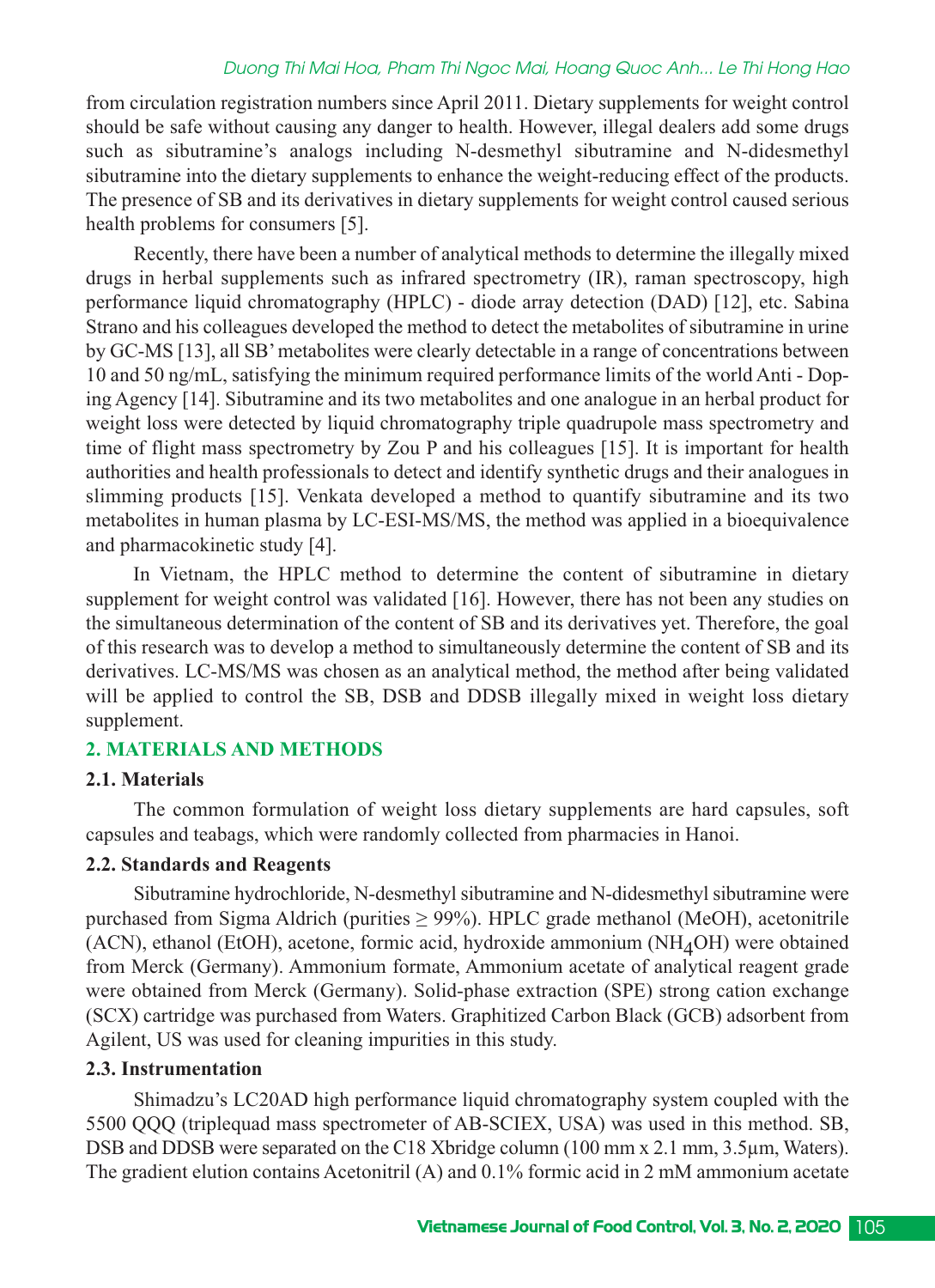(B). The injection volume was 10 µL. The sample was introduced into ESI source at a flow rate of 0.4 mL/min to enable the targeted qualitative determination of SB, DSB and DDSB.

### **2.4. Methods**

#### *2.4.1. Mass spectrometry optimization*

Using flow injection analysis (FIA) to directly inject the 10 ng/mL mixed standard solution of sibutramine, N-desmethyl sibutramine and N-didesmethyl sibutramine into mass spectrometry without liquid chromatographic separation. Electrospray ionization (ESI) technology in positive mode was selected to investigate the precursor and product ion. Based on the signal of analyte on the chromatogram to select the optimal parameters for MS and MS/MS analysis.

### *2.4.2. Sample prepration*

## *2.4.2.1. Investigation of extraction solvent*

Four extraction solvents including (1) MeOH, (2) ACN, (3) EtOH and (4) acetone were investigated for the extraction of SB, DSB and DDSB from spiked samples. After adding the extraction solvent, the sample was sonicated for 20 minutes, followed by centrifugation at 4.000 rpm for 10 minutes. Sample was then diluted with appropriate ratio before being injected into LC-MS/MS.

## *2.4.2.2. Investigation of cleanup step*

It is always necessary to remove impurities in the matrix of the samples to reduce interferents and protect the LC-MS/MS system. The samples were cleaned by 3 procedures as in Table 1. The most effective cleaning technique was chosen based on the recovery of spiked samples.

| Procedure 1                                                   | <b>Procedure 2</b>                                  | Procedure 3                                                            |  |
|---------------------------------------------------------------|-----------------------------------------------------|------------------------------------------------------------------------|--|
| Filter immediately<br>through $0.25 \mu m$<br>filter membrane | - Filter extraction solution.                       | - Filter extraction solution.                                          |  |
|                                                               | - Activate the column: 6 mL<br>MeOH, $6$ mL $H2O$ . | - Pipette 15 mL of extraction into<br>centrifuge tube containing 25mg  |  |
|                                                               | - Transfer samples on column:                       | GCB.                                                                   |  |
|                                                               | 4 mL extraction.                                    | - Shake about 30 - 60 second                                           |  |
|                                                               | - Clean the impurities: 3 mL<br>$H2O$ , 3 mL MeOH.  | - Centrifuge the tubes at 2000 rpm, 5<br>minutes. Transfer 1 mL of the |  |
|                                                               | - Elution: 4 mL MeOH:                               | supernatant into vial.                                                 |  |
|                                                               | $NH_4OH$ (95/5, v/v).                               | - Inject sample into LC-MS/MS                                          |  |

## *Table 1. Procedures of sample cleaning*

### *2.4.2.3. Mobile phase composition preparation*

Based on a number of references [5, 10, 17] and the actual conditions of the laboratory, 05 mobile phase systems were selected of gradient separation, including:

- System 1: channel A: ACN, channel B: 2 mM ammonium acetate;
- System 2: channel A: MeOH, channel B: 2 mM ammonium acetate;
- System 3: channel A: ACN, channel B: 2 mM ammonium formate;
- System 4: channel A: ACN, channel B: 2 mM ammonium formate + 0.1% formic acid;
- System 5: channel A: ACN, channel B: 2 mM ammonium acetate  $+0.1\%$  formic acid/H<sub>2</sub>O.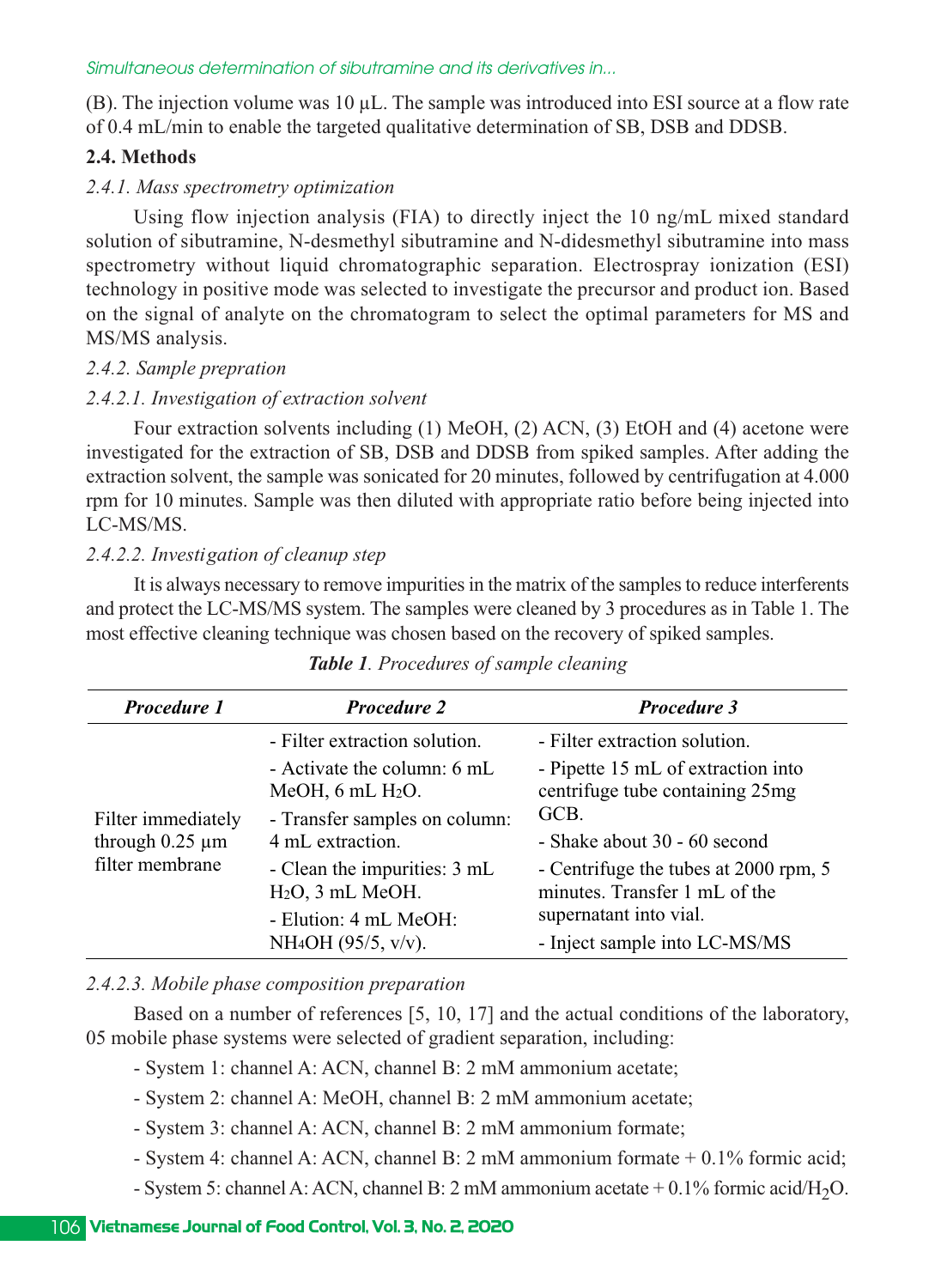## *2.4.3. Method validation*

## *2.4.3.1. Specificity*

The specificity of the method was evaluated by comparing the chromatograms of the analytes in the blank with standard and spiked samples. The specificity of the method was further guaranted by a confirmation method based on the IP (identification point) and ion ratio according to the regulations of the European Council. For LC-MS/MS, the method is specific when the IP score was 4.

## *2.4.3.2. Linearity and calibration curves*

Prepared a mixed standard solution of sibutramine, N-desmethyl sibutramine and N-didesmethyl sibutramine, diluted with appropriate ratio to obtain 06 concentrations: 2.0 ng/mL, 5.0 ng/mL, 10 ng/mL, 20 ng/mL, 50 ng/mL and 100 ng/mL, respectively. The calibration curve was constructed based on the relation between the concentration and the peak area of the corresponding standards. The calibration curve is linear when the correlation coefficient  $R<sup>2</sup>$  was higher than 0.99.

## *2.4.3.3. Limit of detection (LOD) and limit of quantification (LOQ)*

LODs are the lowest SB, DSB, DDSB concentration in a sample that can be detected from the background noise but cannot be quantitated. LOD was determined when the signal - to noise ratio (S/N) of 3/1 was reached. LOQ is defined as the lowest concentration of an analyte that can be determined with acceptable precision and accuracy. LOQ was determined as the concentration that provides the signal  $-$  to  $-$  noise ratio (S/N) of 10/1 [4].

### *2.4.3.4. Recovery and repeatability*

The method repeatability and recovery were evaluated by measuring the spiked samples of hard capsule, soft capsule and teabag formulations at three concentration of 10 µg/kg, 20 µg/kg and 50 µg/kg with six replicates per concentration.

### *2.4.4. Application to analysis of dietary supplement for weight loss*

The validated method was applied for analysis of real samples that were taken from Hanoi markets. Accurately weigh approx 1.0 gram of the sample into a falcon tube (50 mL capacity) and added 20 mL of suiltabe solvent, mix the contents thoroughly, ultrasound about 20 minutes, transfered the supernatant into a volumetric flask, 2 times repeatly. Adjusted the volume to 50 mL, removed the impurities, and injected the sample on LC-MS/MS equipment.

# **3. RESULTS AND DISCUSSION**

### **3.1. Selection of mass spectrometry conditions**

Mass spectrometry analysis was performed in positive mode (ESI). The optimization in source parameters were as follows: curtain gas (CUR), 25 psi; ion spray voltage (IS), 5.500 V; ion source gas  $1$  (GS 1), 20 psi; ion source gas  $2$  (GS 2), 20 psi; and temperature (TEM), 400 °C. The CAD (Collision-induced dissociation) gas was fixed at 9 psi. For optimal MS parameters, the highest intensity ion was used as quantitative ion and lower intensity ion were used as confirmation ion. The MS/MS conditional results for SB, DSB and DDSB analysis were presented in Table 2.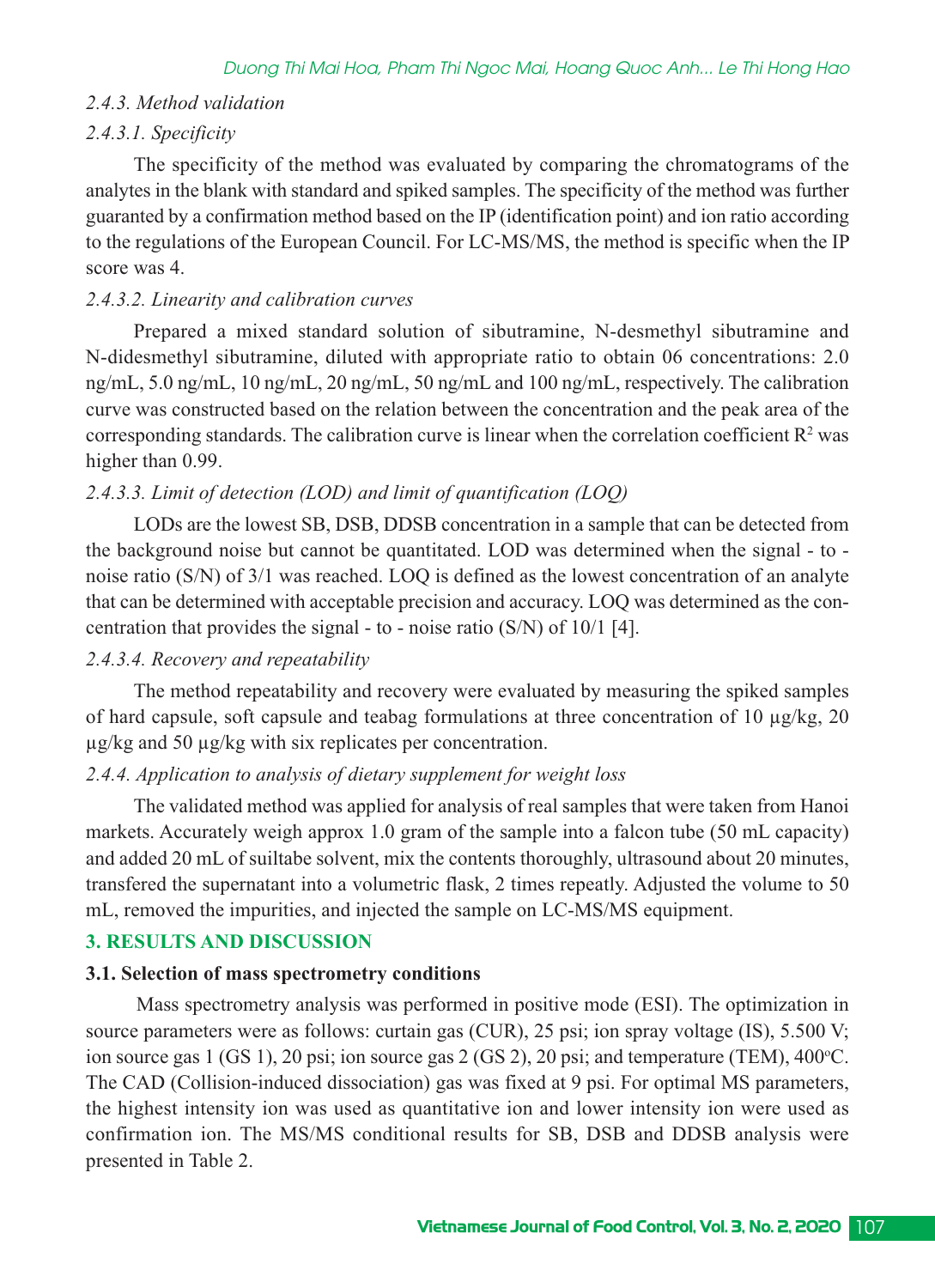| <b>Analyte</b> | <i>Molecular</i><br>weight | <b>Retention</b><br>time (min) | <b>Precursor</b><br>ion $(m/z)$ | <b>Product</b><br>ion $(m/z)$ | <b>Collision</b><br>energy $(V)$ | <b>Collision Cell Exit</b><br>Potential $(V)$ |
|----------------|----------------------------|--------------------------------|---------------------------------|-------------------------------|----------------------------------|-----------------------------------------------|
| <b>SB</b>      | 278.9                      | 6.37                           | 279.9                           | 124.8                         | 22                               | 26                                            |
|                |                            |                                |                                 | 138.4                         | 16                               | 26                                            |
| <b>DSB</b>     | 265.0                      | 6.33                           | 266.0                           | 124.8                         | 24                               | 28                                            |
|                |                            |                                |                                 | 138.8                         | 12                               | 28                                            |
| <b>DDSB</b>    | 251.1                      | 6.27                           | 252.1                           | 208.1                         | 47                               | 11                                            |
|                |                            |                                |                                 | 268.2                         | 47                               | 11                                            |

*Table 2. MS/MS conditions for qualitative and quantitative analysis of SB, DSB, DDSB*

## **3.2. Investigation of extraction solvent**

Sibutramine, N-desmethyl sibutramine and N-didesmethyl sibutramine were spiked to 03 matrices including hard capsules, soft capsules and teabags. After being extracted with different solvents, the recoveries of SB, DSB and DDSB were shown in Table 3.

| <b>Solvents</b> | <b>Hard capsule</b> |            | Soft capsule |      |            | <b>Teabag</b> |      |            |             |
|-----------------|---------------------|------------|--------------|------|------------|---------------|------|------------|-------------|
|                 | SB                  | <b>DSB</b> | <b>DDSB</b>  | SB   | <b>DSB</b> | <b>DDSB</b>   | SB   | <b>DSB</b> | <b>DDSB</b> |
| <b>MeOH</b>     | 110.6               | 102.1      | 105.2        | 99.3 | 98.7       | 109.1         | 98.8 | 104.1      | 97.2        |
| <b>ACN</b>      | 97.6                | 97.8       | 89.2         | 93.4 | 92.1       | 85.3          | 95.1 | 94.4       | 83.5        |
| EtOH            | 84.2                | 87.8       | 85.1         | 95.2 | 85.3       | 83.2          | 82.1 | 84.5       | 79.2        |
| Acetone         | 78.3                | 81.9       | 75.4         | 81.3 | 71.6       | 75.4          | 81.5 | 78.7       | 89.8        |

*Table 3. Recoveries of SB, DSB and DDSB using different extraction solvents*

Comparing the content of analytes obtained from the use of different extraction solvents in different matrices (Table 3), methanol (MeOH) is the extraction solvent that provides the highest extraction efficiency. Therefore, MeOH was the solvent of choice in the study.

## **3.3. Selection of cleanup steps**

The recovery efficiencies of blank samples spiked with standards: sibutramine, N-desmethyl sibutramine and N-didesmethyl sibutramine after being cleaned by different cleaning techniques are presented in Table 4.

*Table 4. Recovery efficiencies of SB, DSB, DDSB using different procedures*

|                  |                    | <b>Recovery efficiency (%)</b> |                              |
|------------------|--------------------|--------------------------------|------------------------------|
| <b>Procedure</b> | <i>Sibutramine</i> | N-desmethyl<br>sibutramine     | N-didesmethyl<br>sibutramine |
| Procedure 1      | 90.7               | 93.7                           | 85.0                         |
| Procedure 2      | 93.9               | 98.7                           | 91.5                         |
| Procedure 3      | 94.8               | 107.0                          | 100.0                        |

Food supplements are usually prepared from herbs, so the post-extracted solution is often chromatic. The extract was passed through filter paper and a solid-phase extraction column, but the color of the solution still remains Using GCB decreased the color of extract solution which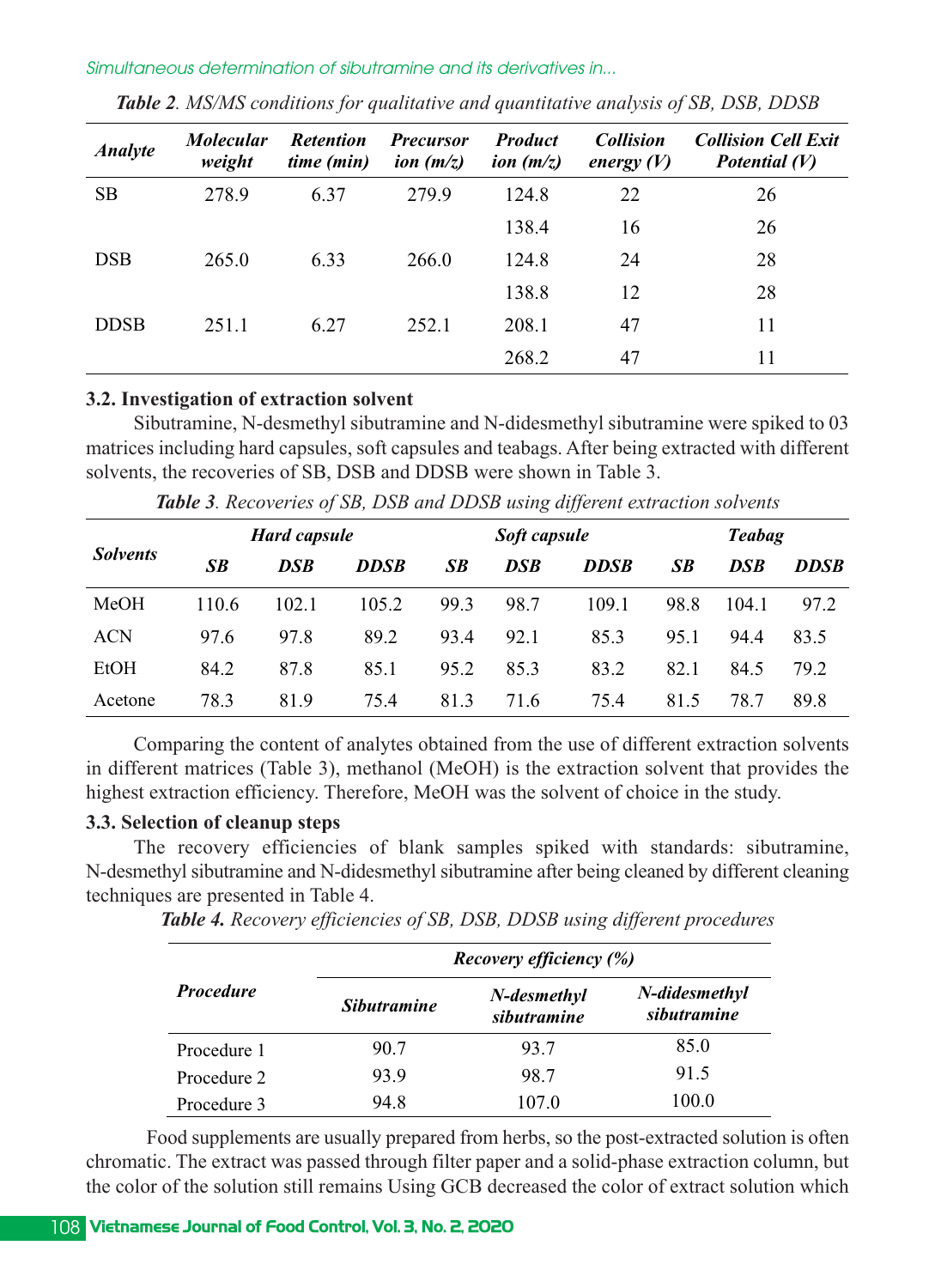## *Duong Thi Mai Hoa, Pham Thi Ngoc Mai, Hoang Quoc Anh... Le Thi Hong Hao*

is the reason for the higher recovery efficiency compared with using solid phase extraction column and the membrane filtration method. This is explained that activated carbon is capable of adsorbing pigments and commonly used on the laboratory scale to purify solutions containing unwanted colored organic impurities.

## **3.4. Optimization of the amount of graphitized carbon black (GCB)**

Graphitized carbon black has ability to adsorb color of solution, but using too much or too little of activated carbon also leads to a change in the recovery efficiency of the analyte. The results on the influence of activated carbon amount on the recovery efficiency were shown in Figure 1.



# *Figure 1. Effects of the amount of GCB on recovery of SB, DSB, DDSB (teabag matrix)*

As can be seen in figure 1, using 25 mg of GCB for 10 mL of sample solution gave the highest recovery efficiency of the analytes in teabag sample. 10 mg of GCB was not enough to adsorb all impurities, so the recovery efficiency was lowest, when the amount of GCB increased, the recovery efficiency decreased. GCB was coal with an extremely large surface area per unit volume and it is a network of pores under the membrane where absorption took place. With 50 and 75 mg of GCB, the recoveries of SB, DSB and DDSB were lower, these are explained possible because GCB may adsorb both impurities and analytes.

### **3.5. Mobile phase composition**

Mobile phase affected the ability to separate analytes in the mixture, different mobile phases give differen signals for analytes, mobile phase programs of 5 systems were similar. The dependence of peak area of sibutramine, N-desmethyl sibutramine and N-didesmethyl sibutramine on different mobile phases is presented in Table 5. System 1 to system 5 was detailed in 2.4.1.3.

| <b>Mobile</b> phase<br>system | <b>Sibutramine</b>   |            | N-didesmethyl<br>N-desmethyl<br>sibutramine<br>sibutramine |            |                      |            |  |
|-------------------------------|----------------------|------------|------------------------------------------------------------|------------|----------------------|------------|--|
|                               | Peak area            | $RT^{(*)}$ | Peak area                                                  | $RT^{(*)}$ | Peak area            | $RT^{(*)}$ |  |
| System 1                      | $5.17 \times 10^{5}$ | 6.50       | $6.94 \times 10^{5}$                                       | 6.39       | $4.21 \times 10^{5}$ | 6.35       |  |
| System 2                      | $5.01 \times 10^{5}$ | 8.55       | $6.54 \times 10^{5}$                                       | 6.65       | $3.89 \times 10^{5}$ | 6.67       |  |
| System 3                      | $8.25 \times 10^5$   | 6.45       | $9.01 \times 10^{5}$                                       | 6.40       | $4.72 \times 10^{5}$ | 6.34       |  |
| System 4                      | $6.29 \times 10^{5}$ | 7.11       | $6.78 \times 10^{5}$                                       | 7.16       | $3.11 \times 10^5$   | 7.18       |  |
| System 5                      | $9.09 \times 10^5$   | 6.29       | $1.25 \times 10^5$                                         | 6.27       | $9.61 \times 10^5$   | 6.23       |  |

*Table 5. Influence of mobile phase components*

*RT (\*): Retention time*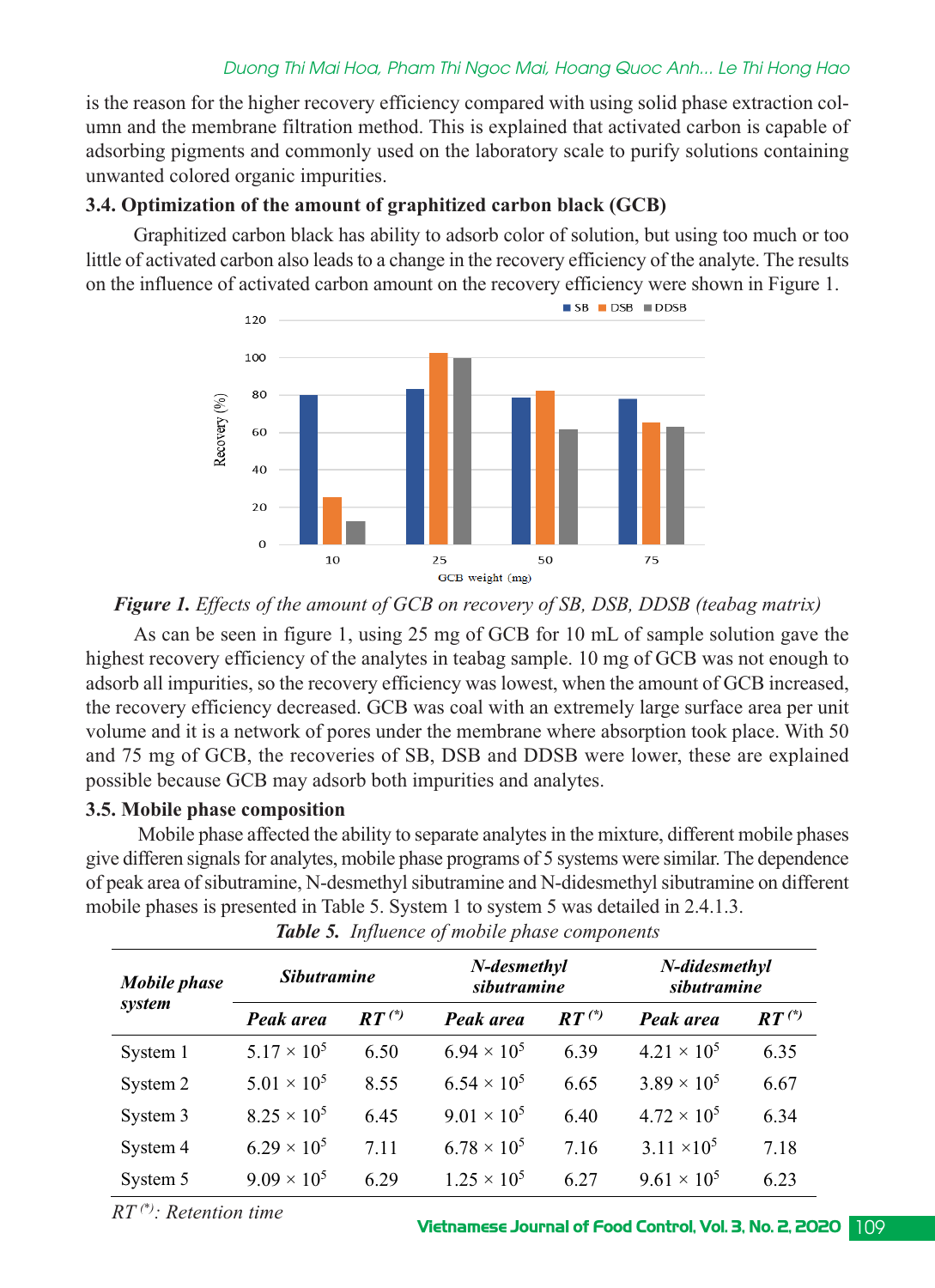Mobile phase system 5 is the gradient of channel A: ACN, channel B: 2 mM ammonium acetate  $+$  0.1% formic acid/H<sub>2</sub>O provided the highest peak area of sibutramine, N-desmethyl sibutramine and N-didesmethyl sibutramine. Using this mobile phase with gradient program in Table 6, we obtained the chromatogram of SB, DSB and DDSB as presented in Fig. 2.



*Figure 2. Chromatogram of SB (a), DSB (b), DDSB (c) in optimal mobile phase and gradient condition*

### **3.6. Method validation**

#### *3.6.1. Specificity*

Analysis of blank samples, standard samples and blank samples were spiked with standards at 5 ng/mL to all 3 matrices including hard capsules, teabags and soft capsules. An example of chromatograms of SB are shown in Figure 3.



*Figure 3. Chromatograms of blank sample, standard solution and spiked blank samples for SB*

On the chromatograms, the blank samples did not show the signal of the SB, while the blank spiked with standards have peaks of sibutramine with retention time similar to that of corresponding standard. This confirmed that the method was specific.

Table 2 showed that each SB, DSB and DDSB precusor ions were bombarded into 2 daughter ions, so the total number of identification points of the method corresponding to each substance was 4 conformable with the regulation 2002/657/EC of the European Council, which confirmed the LC-MS/MS method in this study was specific.

#### *3.6.2. Linearity and calibration curves*

The standard solution of SB, DSB and DDSB from 2 ng/mL to 100 ng/mL was analyzed to determine the linearity. Calibration equations, correlation coefficients and bias of SB, DSB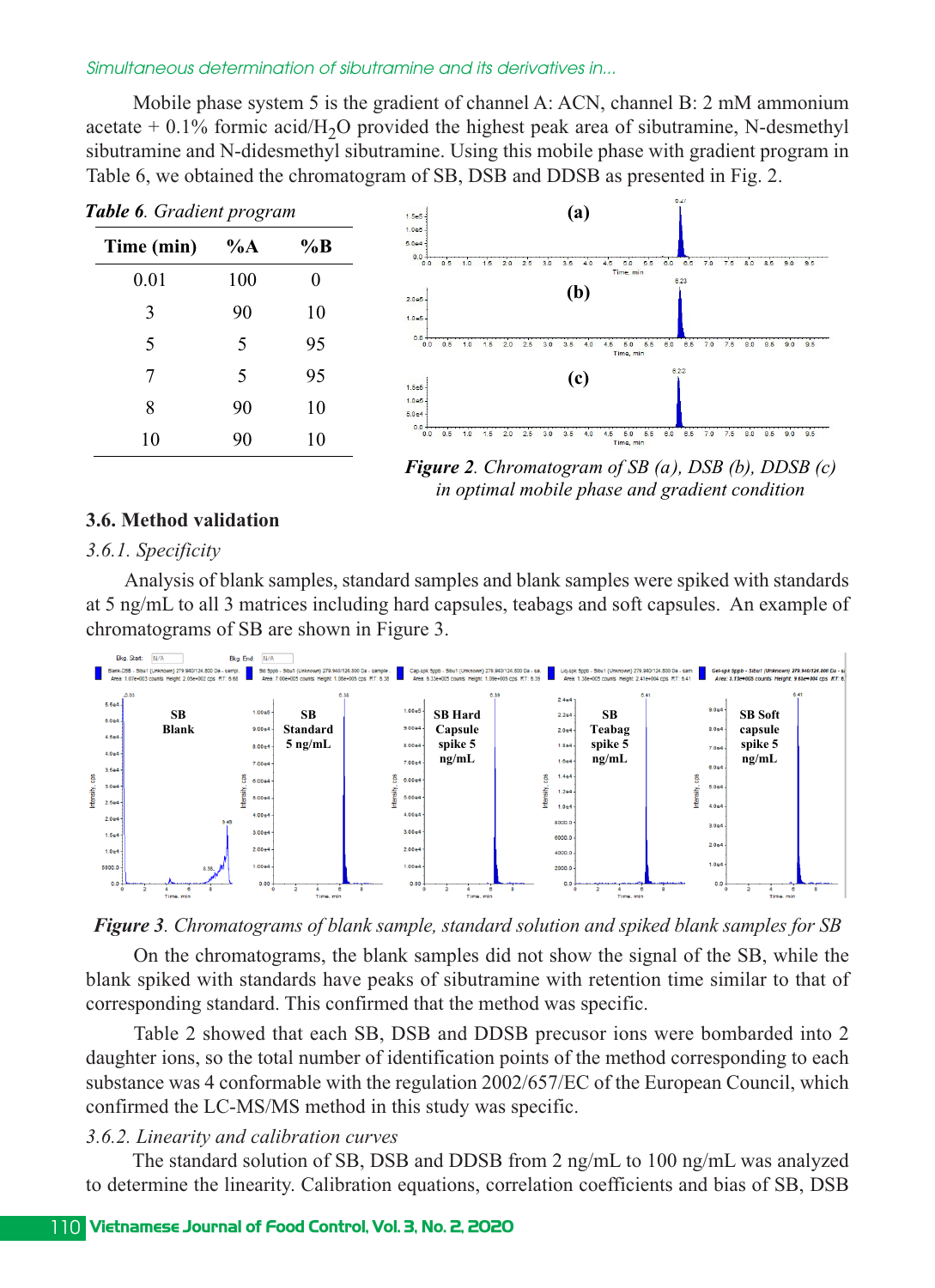and DDSB in this range were shown in Table *7.*

| <b>Analytes</b>           | <b>Calibration equations</b>                  | <b>Correlation</b><br>coefficients $(R^2)$ | Bias $(%)$    |  |
|---------------------------|-----------------------------------------------|--------------------------------------------|---------------|--|
| Sibutramine               | $y = 5.08 \times 10^4$ x - 5.35 $\times 10^3$ | 0.9982                                     | $4.52 - 12.1$ |  |
| N-desmethyl sibutramine   | $y = 6.41 \times 10^4$ x - 7.18 $\times 10^4$ | 0.9996                                     | $3.81 - 10.7$ |  |
| N-didesmethyl sibutramine | $y = 3.69 \times 10^4$ x - 6.12 $\times 10^4$ | 0.9984                                     | $2.52 - 9.83$ |  |

*Table 7. Calibration equations and correlation coefficients of SB, DSB and DDSB*

As can be seen from Table 7, correlation coefficients of three calibrations were higher than 0.990, bias was smaller than 15%, which met the criteria of AOAC requirements and proved the high linearity between the peak area and concentration of analyte.

Figure 4 is an example of SB calibration curve.



*Figure 4. Calibration curve of SB*

## *3.6.3. Limit of detection (LOD) and limit of quatification (LOQ)*

After optimizing analytical conditions for determination of SB and its derivative on LC-MS/MS equipment, the limit of detection (LOD) and limit of quantification (LOQ) of SB, DSB and DDSB were determined. Results were presented in Table 8.

| <i>Analytes</i>           | $LOD \, (\mu g/kg)$ | $L OQ (\mu g/kg)$ |  |
|---------------------------|---------------------|-------------------|--|
| Sibutramine               | 0.05                | 0.15              |  |
| N-desmethyl sibutramine   | 0.10                | 0.30              |  |
| N-didesmethyl sibutramine | 0.10                | 0.30              |  |

*Table 8. Limit of detection (LOD) and limit of quantification (LOQ) of the analytes*

The method's LOQs of SB, DSB and DDSB at 0.15, 0.3, 0.3 µg/kg, respectively confirmed that it has sensitivity enough to analyze the dietary supplement for food control samples on the market.

#### *3.6.4. Recovery and repeatability*

The recovery and repeatability of the method were assessed by analyzing spiked samples at three different concentration levels of 10, 20, 50 µg/kg with six replicates at each concentration. The results were shown in Table 9.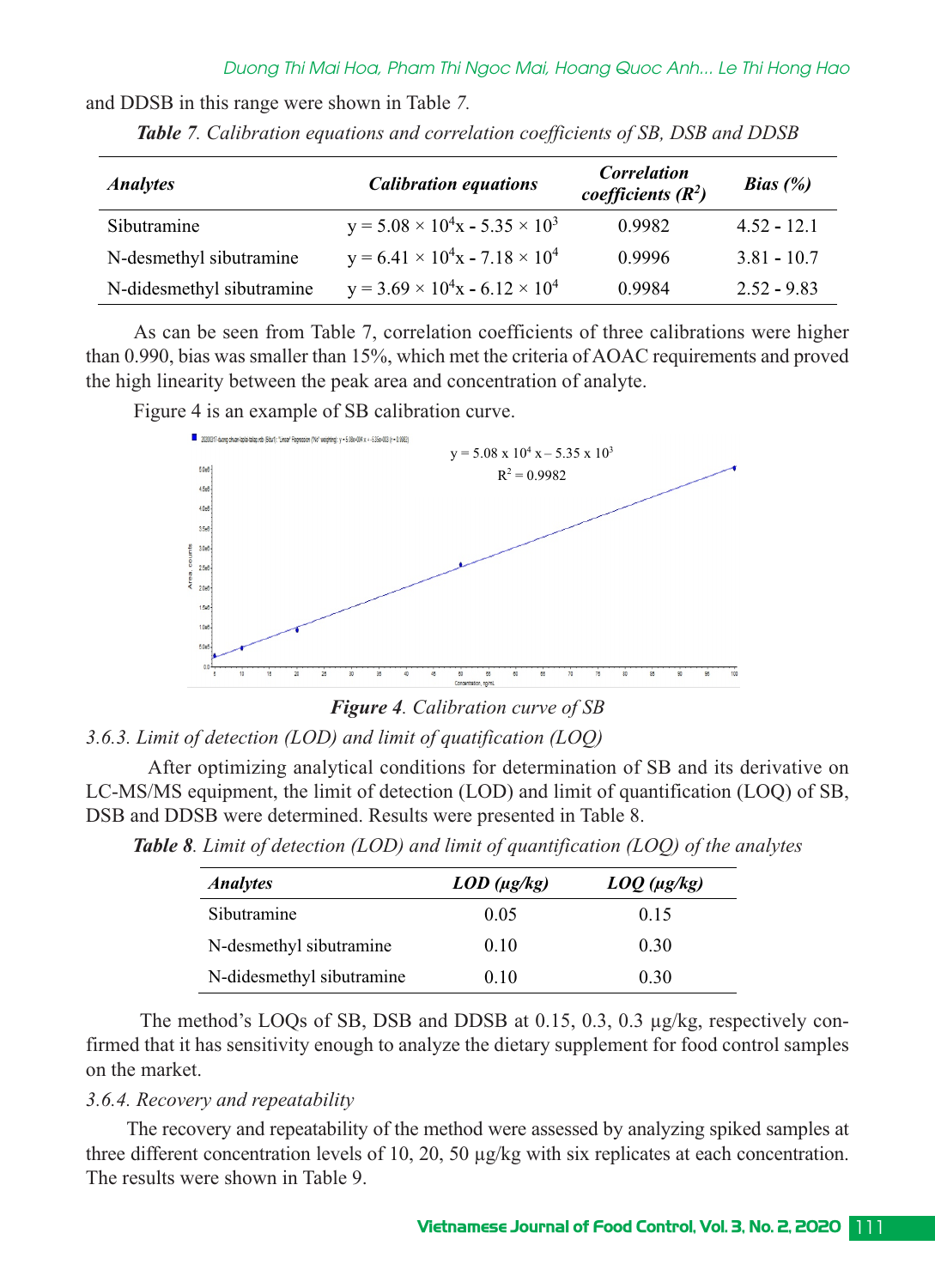| Dosage form  |                 | 10 $\mu$ g/kg, n = 6 |        | 20 $\mu$ g/kg, n = 6 |        | 50 $\mu$ g/kg, n = 6 |        |
|--------------|-----------------|----------------------|--------|----------------------|--------|----------------------|--------|
|              | <b>Analytes</b> | R(%)                 | RSD(%) | R(%)                 | RSD(%) | $R(\%)$              | RSD(%) |
| Hard capsule | <b>SB</b>       | 90.6                 | 8.90   | 99.0                 | 6.42   | 100.1                | 6.32   |
|              | <b>DSB</b>      | 92.7                 | 7.30   | 107.3                | 5.25   | 101.6                | 4.98   |
|              | <b>DDSB</b>     | 100.1                | 4.52   | 84.9                 | 5.01   | 94.7                 | 3.75   |
| Soft capsule | <b>SB</b>       | 100.4                | 6.32   | 100.5                | 5.85   | 105.7                | 5.01   |
|              | <b>DSB</b>      | 100.5                | 10.5   | 100.5                | 7.85   | 107.0                | 7.01   |
|              | <b>DDSB</b>     | 102.6                | 8.34   | 104.1                | 7.56   | 105.0                | 4.85   |
| Teabag       | <b>SB</b>       | 100.5                | 5.34   | 109.5                | 8.72   | 100.5                | 6.09   |
|              | <b>DSB</b>      | 109.0                | 4.78   | 87.7                 | 7.34   | 93.6                 | 4.01   |
|              | <b>DDSB</b>     | 101.8                | 6.03   | 108.3                | 5.85   | 102.3                | 4.79   |

*Table 9. Recovery (R % ) and repeatability (RSD % ) of SB, DSB and DDSB at three concentration in different matrices*

The recoveries of SB, DSB and DDSB of three dosage forms at three different concentrations were found in the range of 90.6 - 109.5%, 92.7 - 109.0% and 84.9 - 108.3%, respectively. Standard deviation (RSD %) were found in the range of 5.01 - 8.90%, 4.01 - 10.5 %, 3.75 -8.34%, respectively. The recoveries and RSD meet the requirements of AOAC (recovery of 80 - 100%, relative standard deviation  $\leq 15\%$  at 10 µg/kg concentration).

# **3.7. Application for analysis of real samples**

The validated method was used successfully to quantify SB, DSB and DDSB in 30 weight loss dietary supplements samples taken from some pharmacies in Hanoi. 04 samples of hard capsule and 02 samples of soft capsule were detected to contain sibutramine with contents between  $0.817 - 31.4$  mg/g, 02 samples of hard capsule, 02 samples of soft capsules contain N-desmethyl sibutramine with contents in the range of  $0.27 - 3.10$  mg/g. There was no sample detected with N-didesmethyl sibutramine.

#### **4. CONCLUSIONS**

In this study, an analytical method using LC-MS/MS for simultaneous determination of SB, DSB and DDSB in weight loss dietary supplement was developed and fully validated. All the parameters meet the acceptance criteria for method validation according to the AOAC. The method showed good specificity and linearity. The developed method is rapid, sensitive and can be used to quantify SB and its derivative as well as can be transfered to laboratories equipped with mass spectrometry liquid chromatography equipment. The method helps to alert the authorities of the quality of weight loss dietary supplements.

### **5. REFFERENCES**

- [1] A. Krivohlavek, I. Žuntar, M. Ivešić, I. M. Andačić, S. Šikić, and M. Vrebčević, "Sibutramine in slimming food supplements on the Croatian market determined by validated high-pressure liquid chromatographyelectrospray tandem mass spectrometry method", *Journal of Food and Nutrition Research, vol.* 55, pp. 222-228, 2016.
- [2] E. P. Gueorguieva, K. Ivanov, S. Gueorguiev, A. Mihaylova, V. Madzharov and S. Ivanova, "Detection of sibutramine in herbal food supplements by UHPLC/HRMS and UHPLC/MS-MS",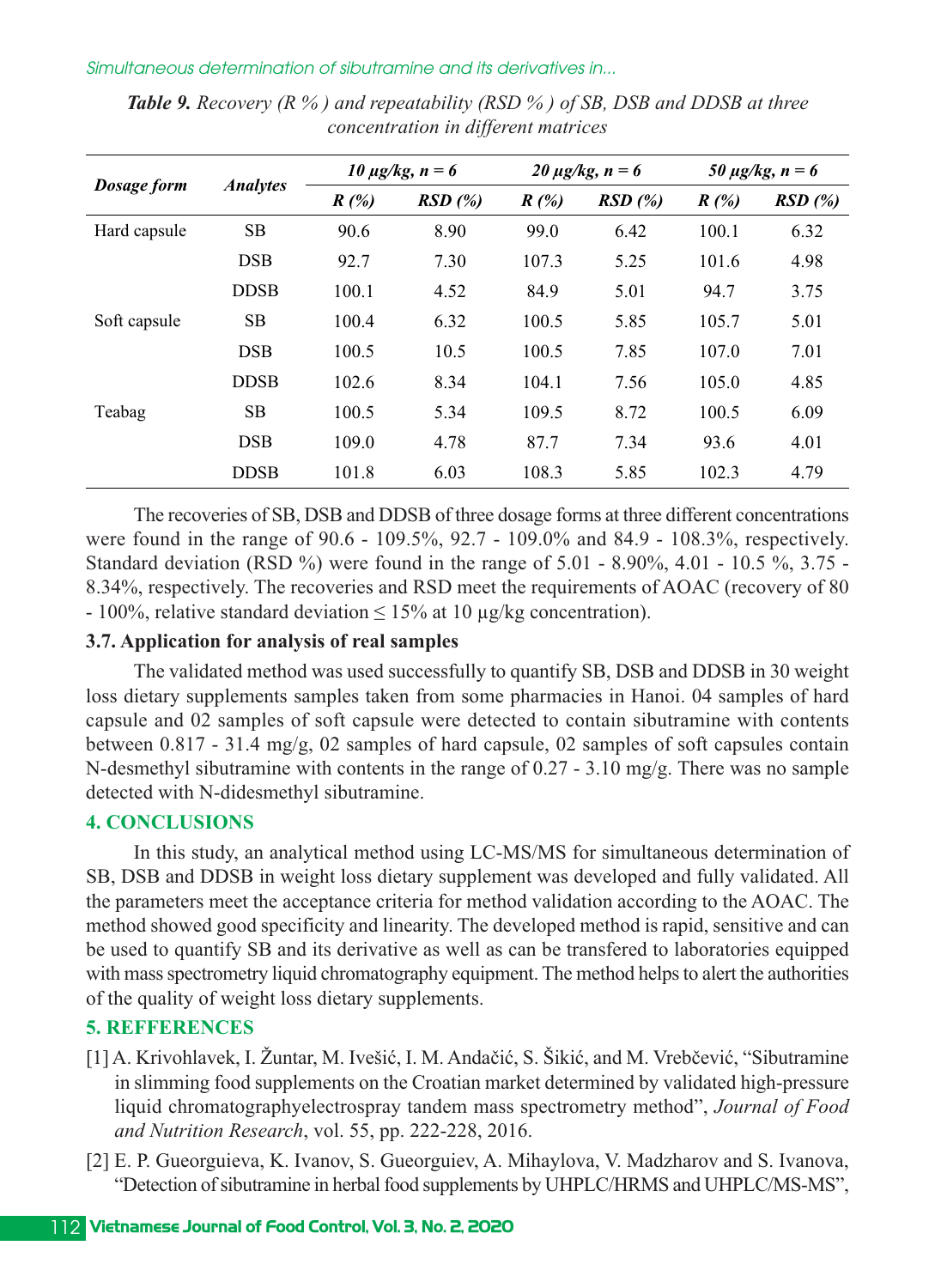*Biomedical Research, vol. 29, no.14, pp. 3006-3009, 2018* 

- [3] H. M. Yano, F. F. Farias, M. B. D. Bianco and L. M. Trujllo, "Determination of the Sibutramine Content of Dietary Supplements Using LCESIMS/MS", *Journal of Pharmaceutical Analysis*. 32 (8): 1164-1169, 2013.
- [4] V. S. Ponnuru, B.R. Challa and R. Nadendla, "Quantification of sibutramine and its two metabolites in human plasma by LC-ESI - MS/MS and its application in a bioequivalence study", *Journal of Pharmaceutical Analysis*, vol. 2, no. 4, pp. 249-257, 2012.
- [5] P. Zou, S. S-Y. Oh, K.-H. Kiang, M-Y. Low and B.C. Bloodworth, "Detection of sibutramine, its two metabolites and one analogue in a herbal product for weight loss by liquid chromatography triple quadrupole mass spectrometry and time-of-flight mass spectrometry", *Rapid Communications in Mass Spectrometry*, vol. 21, no. 4, pp. 614-618, 2007.
- [6] J. Wang, B. Chen and S. Yao, "Analysis of six synthetic adulterants in herbal weight-reducing dietary supplements by LC electrospray ionization-MS", *Food Additives & Contaminants*: *Part A*, vol. 25, no. 7, pp. 822-830, 2008.
- [7] J. Chen, W. Lu, Q. Zhang and X. Jiang, "Determination of the active metabolite of sibutramine by liquid chromatography-electrospray ionization tandem mass spectrometry", *Journal of Chromatography B*, vol. 785, pp. 197-203, 2003.
- [8] S. H. Roh, Y.P. Kang, S. Park, Y. Huh, J. Lee, J.H. Park, D. Kim and S.W. Kwon, "Determination of tadalafil and N-desmethylsibutramine in health and dietary supplements using ultraperformance liquid chromatography (UPLC) coupled with quadrupole-time-of-flight mass spectrometry (QTOF MS)", *Food Additives and Contaminants,* vol. 28, no. 11, pp. 14751482, 2011.
- [9] E. Ariburnu, M. F. Uludag, H. Yalcinkaya and E. Yesilada, "Comparative determination of sibutramine as an adulterant in natural slimming product by HPLC and HPTLC densitometry", *Journal of Pharmaceutical and Biomedical Analysis*, vol. 64-65, pp. 77-81, 2012.
- [10] Z. Huang, S. Xiao, D. Luo, Bo Chen and S. Yao, "Simultaneous Determination of Sibutramine and N-Di-desmethylsibutramine in Dietary Supplements for Weight Control by HPLC-ESI-MS", *Journal of Chromatographic Science*, vol. 46, no. 8, pp. 707-711, 2008.
- [11] M. Chorilli, R. Bonfilio, R. S. Chicarelli and H. R. N. Salgado, "Development and validation of an analytical method by PR-HPLC for quantification of sibutramine in pharmaceutical capsule", *Analytical Methods*, vol. 3, pp. 985-990, 2011.
- [12] Y. Chena, L. Zhaob, F. Lua, Y. Yuc, Y. Chaia and Y. Wua, "Determination of synthetic drugs used to adulterate botanical dietary supplements using QTRAP LC-MS/MS", *Food Additives and Contaminants*, vol. 26, no. 5, pp. 595-603, 2009.
- [13] F. V. Sardela, M. T. R. Motta, M. C. Padilha, H. M. G. Pereira and F. R. Aquino Neto, "Analysis of sibutramine metabolites as Ntrifluoroacetamide and O-trimethylsilyl derivatives by gas chromatography-mass spectrometry in urine", *Journal of Chromatogr B*, vol. 877, no. 27, pp. 3003-3011, 2009.
- [14] S. Strano-Rossi, C. Colamonici and F. Botre, "Detection of sibutramine administration: a gas chromatography/mass spectrometry study of the main urinary metabolites", *Rapid Communication in Mass Spectrometrometry, vol. 21, no. 2, pp. 79-88, 2007.*
- [15] P. Zou, S. S-Y. Oh, K-H. Kiang, M-Y. Low and B. C. Bloodword, "Detection of sibutramine,